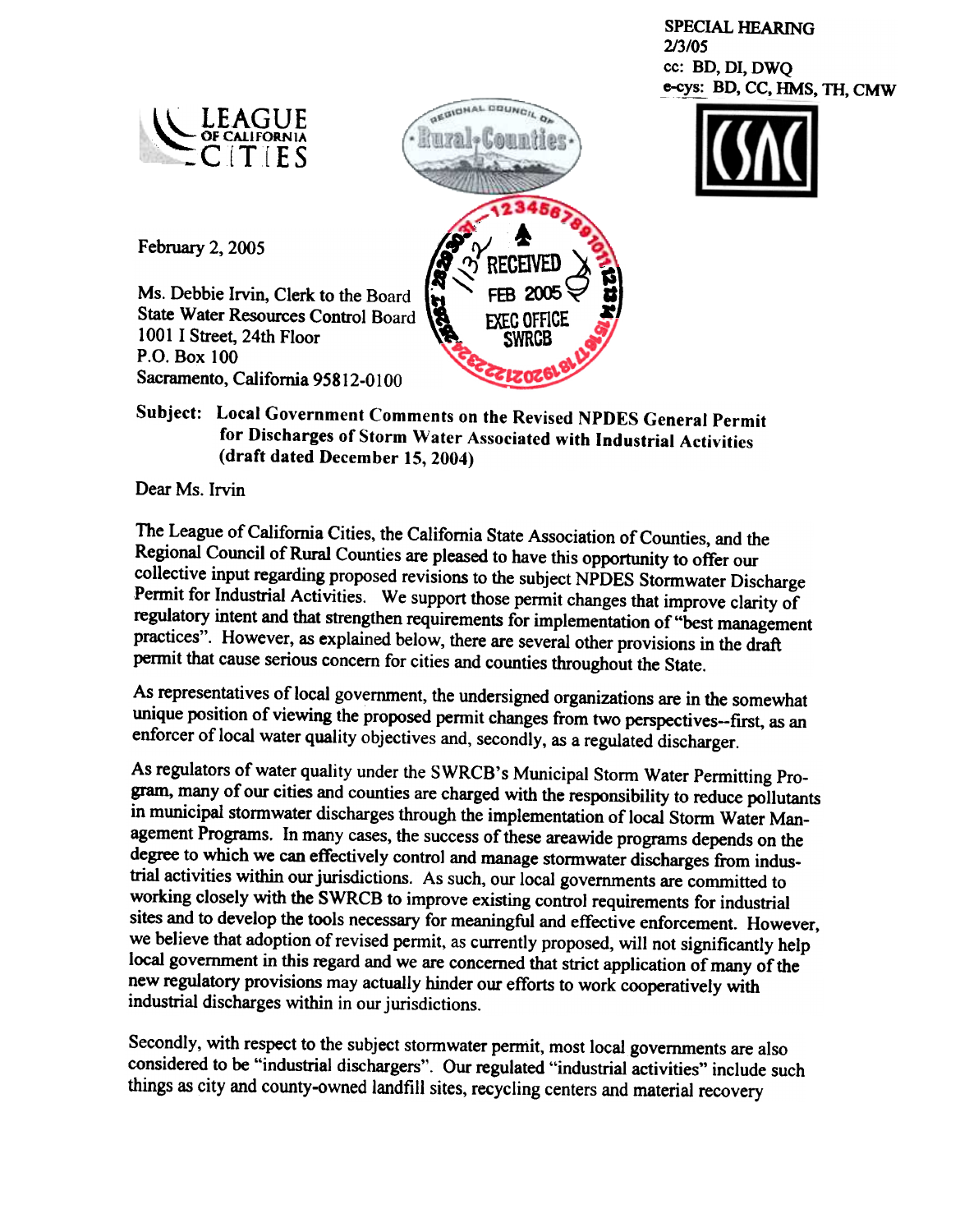facilities, water and wastewater treatment plants, vehicle maintenance yards, airports, and other transportation-related facilities. Cities and counties currently expend tremendous with existing permit monitoring and reporting requirements. While we are committed to working with the SWRCB to effect further improvements as may be needed, many of the proposed permit conditions will require the expenditure of additional millions of dollars with little or no commensurate benefit to water quality.

Consistent with USEPA requirements, we concur with the establishment of "best management practices" (BMPs) and support required implementation of feasible and cost-effective control measures through the established "iterative/adaptive BMP-based approach". However, many provisions of the draft permit exceed the requirements contained in the federal Stormwater Multi-Sector Group Permit and there does not appear to be sufficient scientific justification in support of these additional requirements. For all practicable purposes, the proposed permit, as currently crafted, would impose numeric effluent limitations that are, in many cases, inappropriate and cannot be realistically met.

The following highlight some particular areas of concern we have regarding the proposed new permit:

- The use of "benchmark values" as a trigger for punitive measures will, in many cases, . create a never-ending enforcement requirement for the implementation of corrective actions that will never realistically achieve the specified numeric "goals".
- The enforcement of "benchmark values" as "effluent limits" without due consideration of background levels of naturally occurring storm water constituents is not practicable. This is particularly problemsome for active and inactive landfills located in areas where background TSS levels and iron concentrations are an order of magnitude or more higher than the recommended "benchmark value".
- They will be extremely costly and provide little or no scientific bases for evaluating the efficacy of on-site control practices and technologies. **Many of the new monitoring and "visual inspection" requirements appear excessive.**
- **Ambiguous requirements related to "receiving water limitations" and the unrealistic** requirement that industrial stormwater discharges "shall contain no pollutants" need clarification.

These issues and others are discussed in much more detail in comments that have been offered to you by the California Stormwater Quality Association (CASQA) and by representatives of the solid waste industry. By reference, the undersigned endorse the positions being put forward in correspondence from these groups. We support their recommended changes and urge you to seriously and critically consider and respond to these comments and recommendations before moving forward with adoption of the proposed permit.

The undersigned all share the SWRCB's commitment to improve water quality and to protect and preserve the natural resources of California. However, please realize that the suggested permit changes are extremely far-reaching and adoption of the current proposal will have profound adverse financial impacts on businesses and local governments throughout the